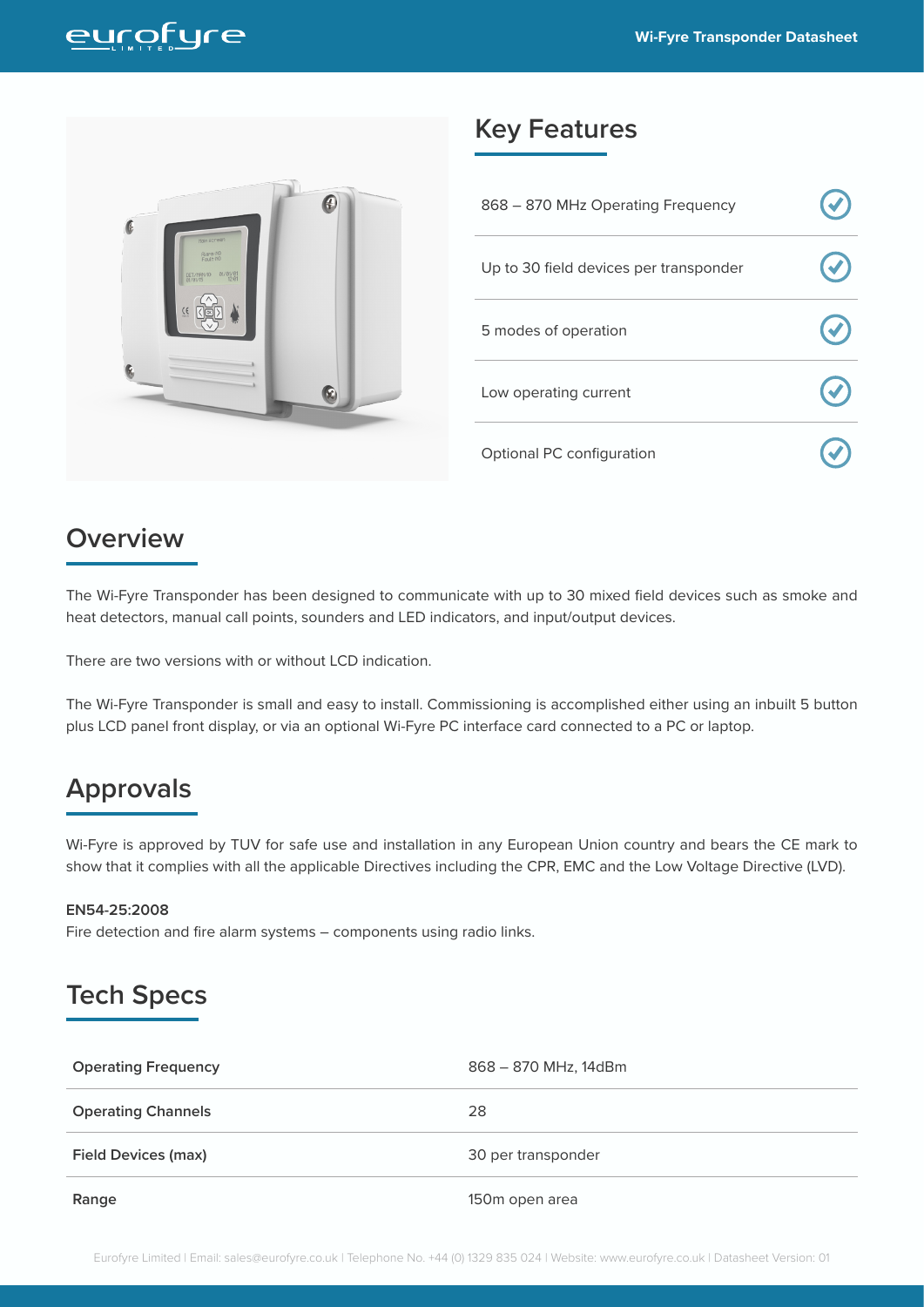# entötne

# **Tech Specs**

| <b>Power Source</b>                   | Addressable Loop, Conventional Zone and/or Auxiliary   |
|---------------------------------------|--------------------------------------------------------|
| <b>Display</b>                        | None or LCD                                            |
| <b>Local Control (optional)</b>       | 5 Tactile push-buttons or PC connection                |
| Zone In/Out Ratings                   | 19 - 24Vdc, 400mA                                      |
| Zone In/Out Terminal Alarm Resistance | Equivalent to 450 Ohm                                  |
| <b>Sounder In/Out Ratings (max)</b>   | 8-24Vdc, 800mA                                         |
| <b>Manual Alarm Relay Contact</b>     | 1 x Solid-state normally open, 60Vdc, 600mA            |
| <b>Automatic Alarm Relay Contact</b>  | 1 x Solid-state normally open, 60Vdc, 600mA            |
| <b>Common Fault Contact</b>           | 1 x Solid-state normally closed (failsafe), 60V, 500mA |
| <b>Cable Terminals</b>                | Rising clamp 1.5mm                                     |
| <b>Operating Current (nom.)</b>       | 12mA                                                   |
| <b>Configuration Interface</b>        | Local and/or Wi-Fyre PC interface                      |
| <b>Operating Temperature</b>          | -10 to $+55^{\circ}$ C                                 |
| <b>Ingress Protection</b>             | IP54, for Indoor use only                              |
| Humidity                              | 10 to 95% RH (non-condensing)                          |
| Dimensions (Width x Height x Depth)   | 234 x 164 x 75mm                                       |
| Weight                                | 620g                                                   |
| <b>Housing Material</b>               | Polycarbonate                                          |
| Colour                                | White                                                  |
| <b>Cable Entries</b>                  | $6 \times 20$ mm                                       |
| <b>Applicable Standards</b>           | EN54-25, BS 5839 Part 1:2002, ENTSI 300:220            |